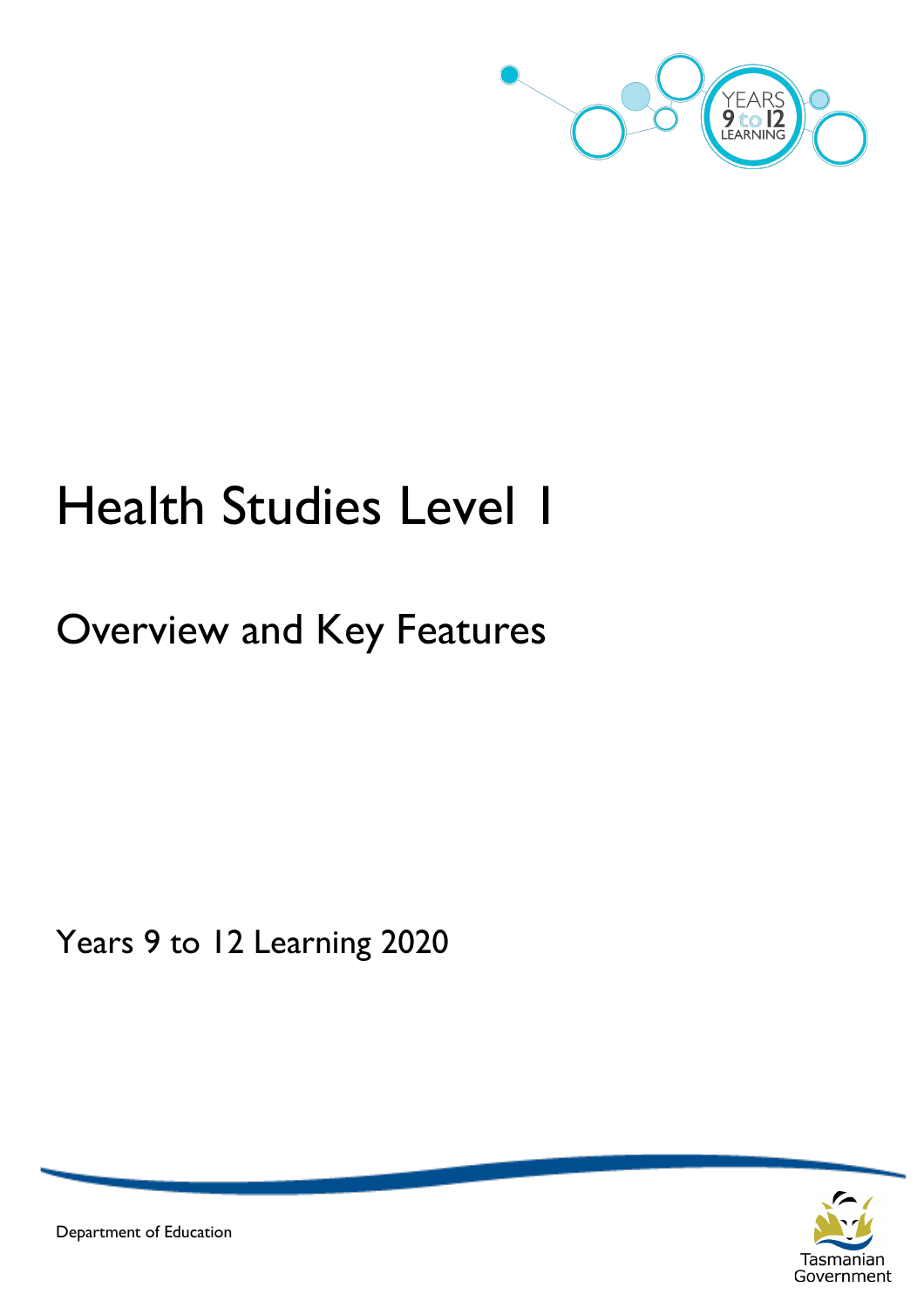

#### **The purpose of this paper**

The purpose of this paper is to provide information regarding the overview and key features of the proposed Health Studies Level 1

It is designed to enable all interested stakeholders to reflect and provide feedback on key features including learning outcomes, structure, sequencing and likely content. This feedback will be considered in writing the draft course.

#### Consultation

Throughout the course development process there will be four opportunities for formal stakeholder consultation:

- Course Scope
- Structural Overview and Key features (Nov/Dec 2020)
- Initial Draft Course (March 2021)
- Final Draft Course (June 2021)

This paper represents the second of four course consultation points for teachers to engage in the course development process for Health Studies Level 1.

#### Course Rationale

The Health group of courses provide opportunities for learners to consider their impact on others, review their personal values and decisions, and their role and capacity to contribute to the wider community.

Health Studies Level / provides an opportunity for learners to connect and explore a broad range of health concepts with an approach centering on building personal knowledge, skills and understanding through application and individual reflection around their own context whilst considering wider impacts on community health. It supports learners in developing responsibility and capacity for managing their personal health, for considering and supporting positive health management in others and it also provides a platform for those who may interested in progressing to further study of Health group courses at Levels 2 and 3.

Health Studies Level / aims to develop awareness and skills in relation to:

- recognising and dealing with issues, communication and choices related to personal health and wellbeing
- developing resilience through building risk awareness, coping strategies and protective behaviours
- managing lifestyle choices impacting personal health and wellbeing, safety, hygiene and diet
- awareness and access to information, support agencies, and community health support.
- monitoring and managing mental health, social connection, active lifestyles, and relationships

This level 1 course will address fundamental knowledge and some specialist or technical knowledge. It will primarily focus on exploring personal impacts and context before considering local, state, national and global perspectives.

#### Years 9 to 12 Curriculum Framework

[Years 9 to 12 Education Framework](https://publicdocumentcentre.education.tas.gov.au/library/Shared%20Documents/Years-9-to-12-Education-Framework.pdf) informs the design of the Health Studies Level 1 course and it fits within the Personal Futures focus area of the Years 9 to12 Curriculum Framework.

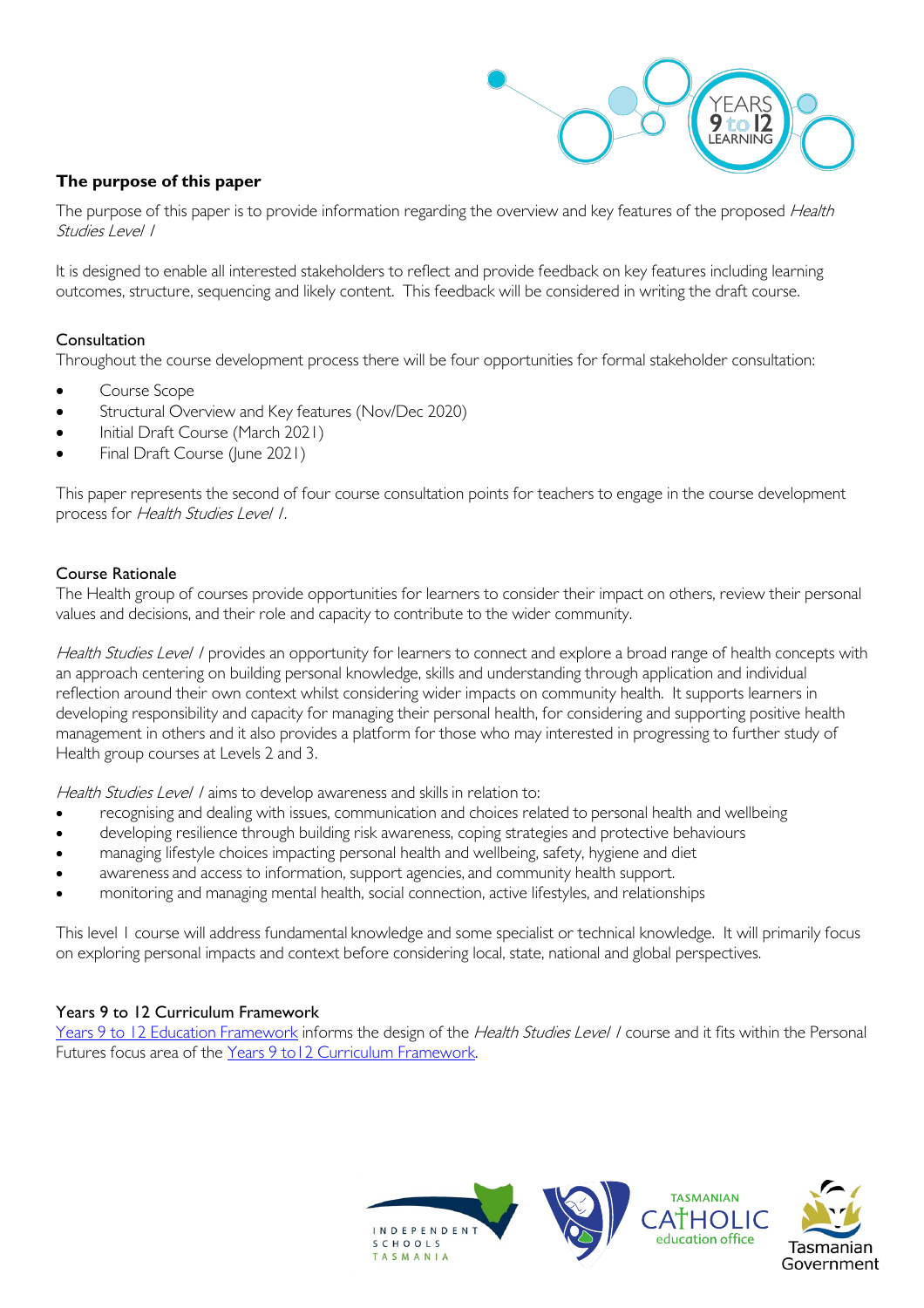

#### Pathways in

Health Studies Level 1 continues to build from the Australian Curriculum - [9/10 Health and Physical Education.](https://www.australiancurriculum.edu.au/f-10-curriculum/health-and-physical-education/)

### Level One

#### Learning Outcomes

On successful completion of this course learners will be able to:

- recognize and explain health literacy concepts
- discuss and apply health understanding
- describe and choose health management approaches
- communicate effectively
- apply inquiry and reflection skills
- demonstrate personal and social capability

#### Course Structure



Module I Health of Individuals Module 2 Community Health Module 3 Health Issues

#### Course Delivery

To be developed through consultation.

#### Module Content Module 1: Health of Individuals

- Personal Wellbeing
- Self-Awareness
- Personal Fitness
- Personal and Community Health Support

#### Module 2: Community Health

Community Health Issues